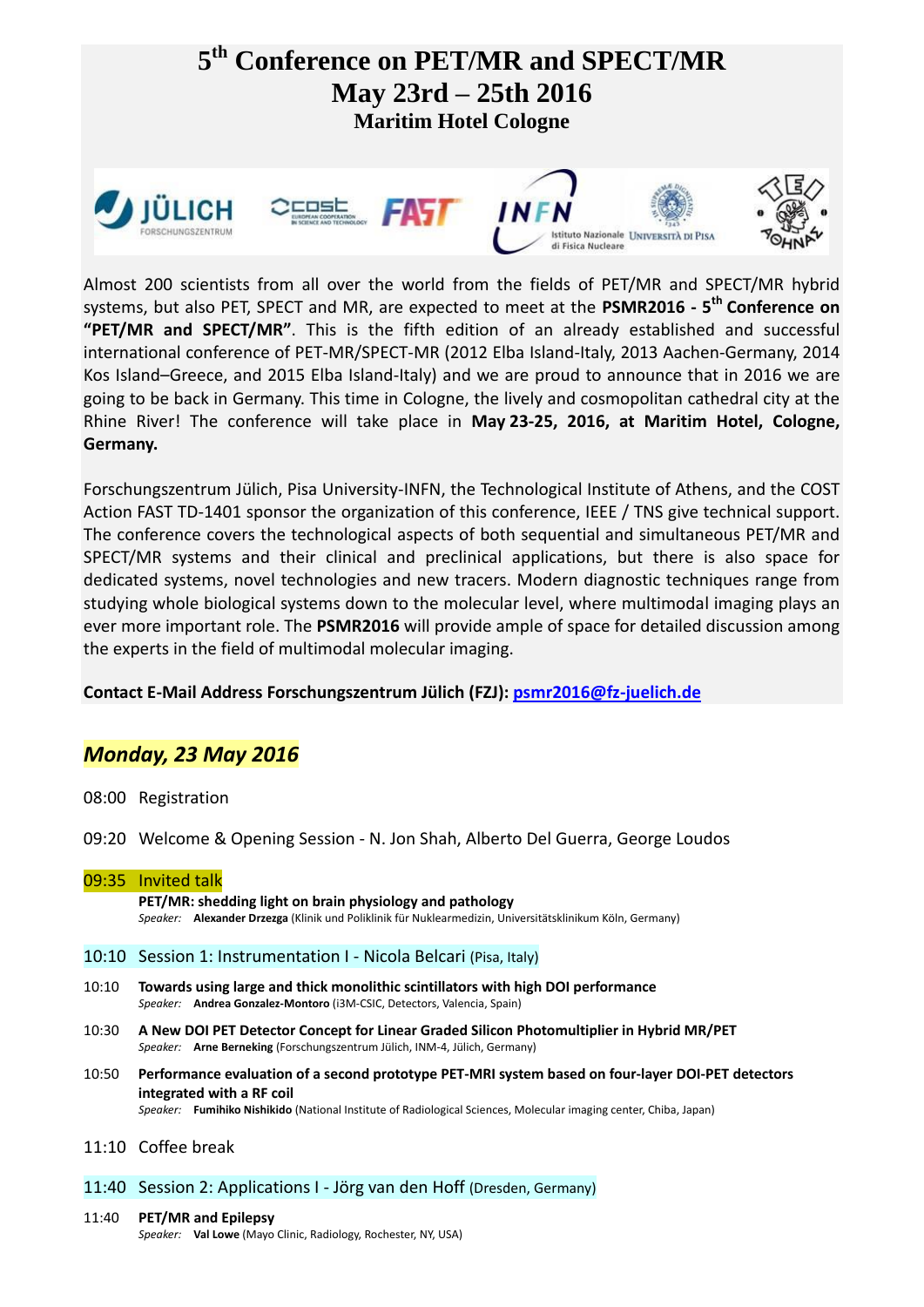- 12:00 **Comparison of cerebral blood flow from standard- and multi-delay arterial spin labeling MRI with [15O] water PET by simultaneous PET/MRI** *Speaker:* **Audrey Fan** (Stanford University, Radiology, Stanford, CA, USA)
- 12:20 **Investigating dopamine synthesis capacity by the use of simultaneous [18 F]-FDOPA-PET/MRI** *Speaker:* **Jorge Cabello** (Klinikum rechts der Isar, TUM, Nuclear medicine, Munich, Germany)
- 12:40 **The Halo-Artifact in 68Ga-PSMA-PET/MRI: Studies Using Phantom and Clinical Data** *Speaker:* **Thorsten Heußer** (German Cancer Research Center, Medical Physics in Radiology, Heidelberg, Germany)

### 13:00 Lunch break

### 14:30 Session 3: Software I - Jorge Cabello (Munich, Germany)

14:30 **ZTE continuous attenuation correction in brain PET/MR: comparison to CT and atlas-based attenuation correction**

*Speaker:* **Maya Khalifé** (Commissariat à l'Energie Atomique et aux Energies Alternatives, Laboratoire Imagerie Moléculaire In Vivo IMIV, Orsay, France)

- 14:50 **Comparison of numerical algorithms for scatter-to-attenuation reconstruction in PET** *Speaker:* **Yannick Berker** (University of Pennsylvania, Department of Radiology, Philadelphia, PA, USA)
- 15:10 **PET Reconstruction Using Anatomical MRI Information via Joint Total Variation** *Speaker:* **Georg Schramm** (KU Leuven, Department of Imaging and Pathology, Division of Nuclear Medicine and Molecular Imaging, Leuven, Belgium)
- 15:30 **Effect of Zero-TE-based Attenuation correction Methods on PET Quantification of Head and Neck Lesions in PET/MRI**

*Speaker:* **Keum Sil Lee** (Stanford University, Radiology, Stanford, CA, USA)

15:50 **Blood-free modelling of PET tracers with metabolites using MRI-corrected whole-blood and a constrained simultaneous estimation approach** *Speaker:* **Hasan Sari** (University College London, Institute of Nuclear Medicine, London, UK)

## 16:10 Coffee break

### 16:40 Session 4: Preclinical Systems & Applications - Hidehiro Iida (Suita City, Japan)

- 16:40 **A Custom RF Coil for High Resolution Rat PET/MR Imaging at 7T with a PET Insert** *Speaker:* **Andrew Goertzen** (University of Manitoba, Department of Radiology, Winnipeg, Canada)
- 17:00 **Evaluation of a PET insert in a 7T MR, based on monolithic crystals and SiPMs** *Speaker:* **Antonio J. Gonzalez** (i3M-CSIC, Detectors, Valencia, Spain)
- 17:20 **SAFIR: Evaluation of the Performance of ASICs at High Count Rate** *Speaker:* **Mikiko Ito** (ETH Zurich, Institute of Particle Physics, Zurich, Switzerland)
- 17:40 **Non-Invasive Quantification of Cerebral Blood Flow by Hybrid MR/PET** *Speaker:* **Udunna Anazodo** (Lawson Health Research Institute, Medical Imaging, London, Canada)
- 18:00 **Tracer kinetics in a canine model of cardiac infarction: Bolus injection versus constant infusion of 18F-FDG with simultaneous PET/MR**

*Speaker:* **Benjamin Wilk** (University of Western Ontario, Medical Biophysics, London, Canada)

# *Tuesday, 24 May 2016*

### 09:00 Invited talk

**Similarities and Difference between MRI-based Glucose Detection and FDG-PET** *Speaker:* **Xavier Golay** (UCL Institute of Neurology, National Hospital for Neurology & Neurosurgery, London, UK)

## 09:35 Session 5: Instrumentation II - Volkmar Schulz (Aachen, Germany)

09:35 **Assessment of PET performance of a 32-Channel MR Brain Array Head Coil Compatible with PET for Integrated PET-MRI**

*Speaker:* **Udunna Anazodo** (Lawson Health Research Institute, Medical Biophysics, London, Canada)

- 09:55 **A PET Device and Techniques for MRI Compatible Application** *Speaker:* **Keiji Shimizu** (Hamamatsu Photonics K.K., Development Center, Hamamatsu, Japan)
- 10:15 **Evaluation of a data acquisition system for sparse readout of SiPM arrays with the TRIROC ASIC** *Speaker:* **Emanuele Zaccaro** (Università di Pisa, Dipartimento di Fisica, Pisa, Italy)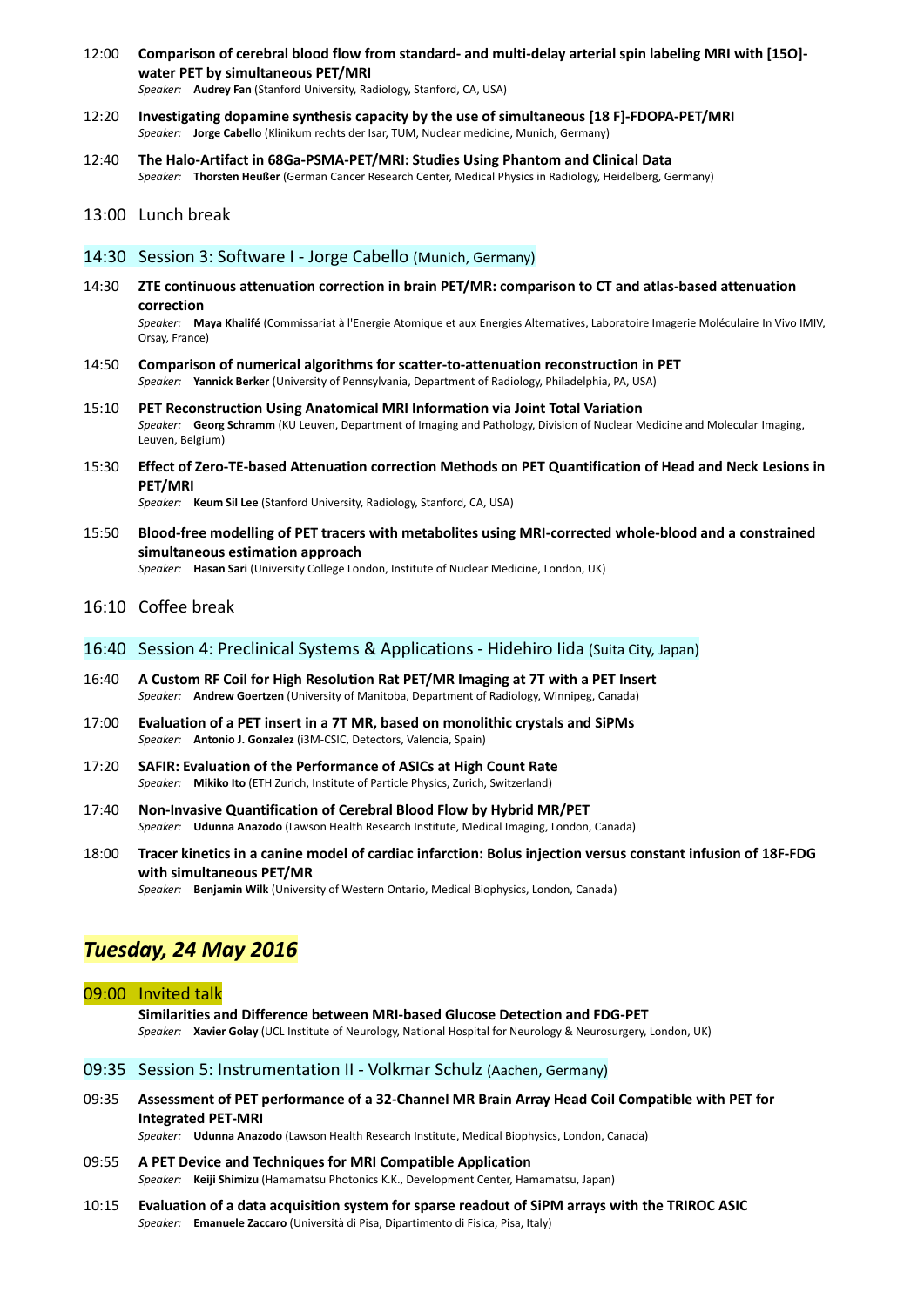## 10:35 Coffee break

|       |                   | 11:10 Industrial Session - David Brasse (Strasbourg, France)                                                                                        |
|-------|-------------------|-----------------------------------------------------------------------------------------------------------------------------------------------------|
| 11:10 | Bruker:           | PET and High-Field MRI: New Opportunities based on Albira Si Technology<br>Speaker: Thomas Bruckbauer (Bruker BioSpin MRI GmbH, Ettlingen, Germany) |
| 11:40 | Siemens:          |                                                                                                                                                     |
| 12:10 | RS <sup>2</sup> D | <b>RS2D: from refurbished NMR to PET/MR</b><br>Speaker: Rémy Schimpf (RS <sup>2</sup> D, Mundolsheim, France)                                       |
| 12:30 | Mediso:           | High performance preclinical PET/MRI - 3.0 update installed<br>Speaker: Sandor Hobor (Preclinical Imaging, Mediso Ltd., Budapest, Hungary)          |

# 12:50 Lunch break

| 14:20 Poster Session I - Jens Maus (Dresden, Germany), Georg Schramm (Leuven, Belgium)<br>Bolus Infusion Scheme for [11C]Flumazenil to Provide Steady-State Tissue and Plasma Levels in Neuroreceptor/                                                |           |
|-------------------------------------------------------------------------------------------------------------------------------------------------------------------------------------------------------------------------------------------------------|-----------|
| <b>Activation Studies with PET/MR</b><br>Presenter: Jörg Mauler (Forschungszentrum Jülich, Institute of Neuroscience and Medicine-4, Jülich, Germany)                                                                                                 | $[ID=64]$ |
| Simultaneous Trimodal MR-PET-EEG Imaging Do EEG-caps generate artefacts in the PET images?<br>Presenter: Ravichandran Rajkumar (Forschungszentrum Jülich, Institute of Neuroscience and Medicine-4, Jülich, Germany)                                  | $[ID=18]$ |
| Improving the Timing Performance of a PET Employing Digital Silicon Photomultipliers<br>Presenter: David Schug (RWTH Aachen University, Dept. of Physics of Molecular Imaging Systems, Aachen, Germany)                                               | $[ID=69]$ |
| The effect of metal implants on lesion assessment in simultaneous TOF PET/MR<br>Presenter: Hanna Svirydenka (University Hospital Zurich, Department of Nuclear Medicine, Zurich, Switzerland)                                                         | $[ID=45]$ |
| Small Animal PET Scanner for PET-MRI at Ultra-High Magnetic Fields<br>Presenter: Nicola Bertolino (SynchroPET Inc., Research, Stony Brook, NY, USA)                                                                                                   | $[ID=72]$ |
| Inter-Crystal Scatter Rejection for Pixelated PET-Detectors<br>Presenter: Christian Ritzer (RWTH-Aachen, Dept. of Physics of Molecular Imaging Systems, Aachen, Germany)                                                                              | $[ID=9]$  |
| Final design and first results of the MINDView brain PET insert<br>Presenter: Antonio J. Gonzalez (i3M-CSIC, Detectors, Valencia, Spain)                                                                                                              | $[ID=49]$ |
| Influence of MR-safe Headsets on PET Attenuation in Combined PET-MRT Scans of the Brain<br>Presenter: Florian Büther (University Hospital of Münster, Department of Nuclear Medicine, Münster, Germany)                                               | $[ID=44]$ |
| Evaluation of MR image-derived input function methods for quantification of glucose metabolism by integrated<br><b>PET-MRI</b><br>Presenter: Udunna Anazodo (Western University, Medical Biophysics, London, Canada)                                  | $[ID=38]$ |
| Regional Quantification in Multi-center Neurological PET/MR - an Intra-vendor Comparison Study<br>Presenter: Jarmo Teuho (University of Turku, Turku PET Centre, Turku, Finland)                                                                      | $[ID=35]$ |
| PET-MR attenuation correction with a maximum probability method: low bias stable over time in dynamic acquisitions<br>Presenter: Inés Mérida (CERMEP, PET-MR, Lyon, France)                                                                           | $[ID=24]$ |
| Automated brain PET/MRI processing with Docker containers<br>Presenter: Benjamin Thomas (Agency for Science Technology and Research-Nat. Univ. of Singapore, Clinical Imaging Research Centre,<br>Singapore, Singapore)                               | $[ID=27]$ |
| Validation and application of PET-SORTEO for the geometry of the Siemens mMR scanner<br>Presenter: Zacharie Irace (CERMEP, LILI TEP-IRM, Bron, France)                                                                                                | $[ID=40]$ |
| Performance comparison between the dedicated TRIMAGE Brain PET/MR/EEG scanner and the whole body<br><b>Biograph mMR scanner using GATE simulations</b><br>Presenter: Jorge Cabello (Klinikum rechts der Isar, TUM, Nuclear medicine, Munich, Germany) | $[ID=55]$ |
| Evaluation of PET quantification accuracy in-vivo using image derived arterial blood SUV: proof of concept<br>Presenter: Frank Hofheinz (Helmholtz-Zentrum Dresden-Rossendorf, PET-Center, Dresden, Germany)                                          | $[ID=33]$ |
|                                                                                                                                                                                                                                                       |           |

# 15:50 Coffee break

## 16:20 Session 6: Emerging Applications - Hans Herzog (Jülich, Germany)

- 16:20 **Perspectives for hybrid MR-PET in multicenter dementia research and prevention trials** *Speaker:* **Karl Herholz** (University of Manchester, IBBMH-WMIC, Manchester, UK)
- 16:40 **Multivariate hippocampal subfield analysis of PET, DTI and ASL in MCI and AD** *Speaker:* **Audrey Fan** (Stanford University, Radiology, Stanford, CA, USA)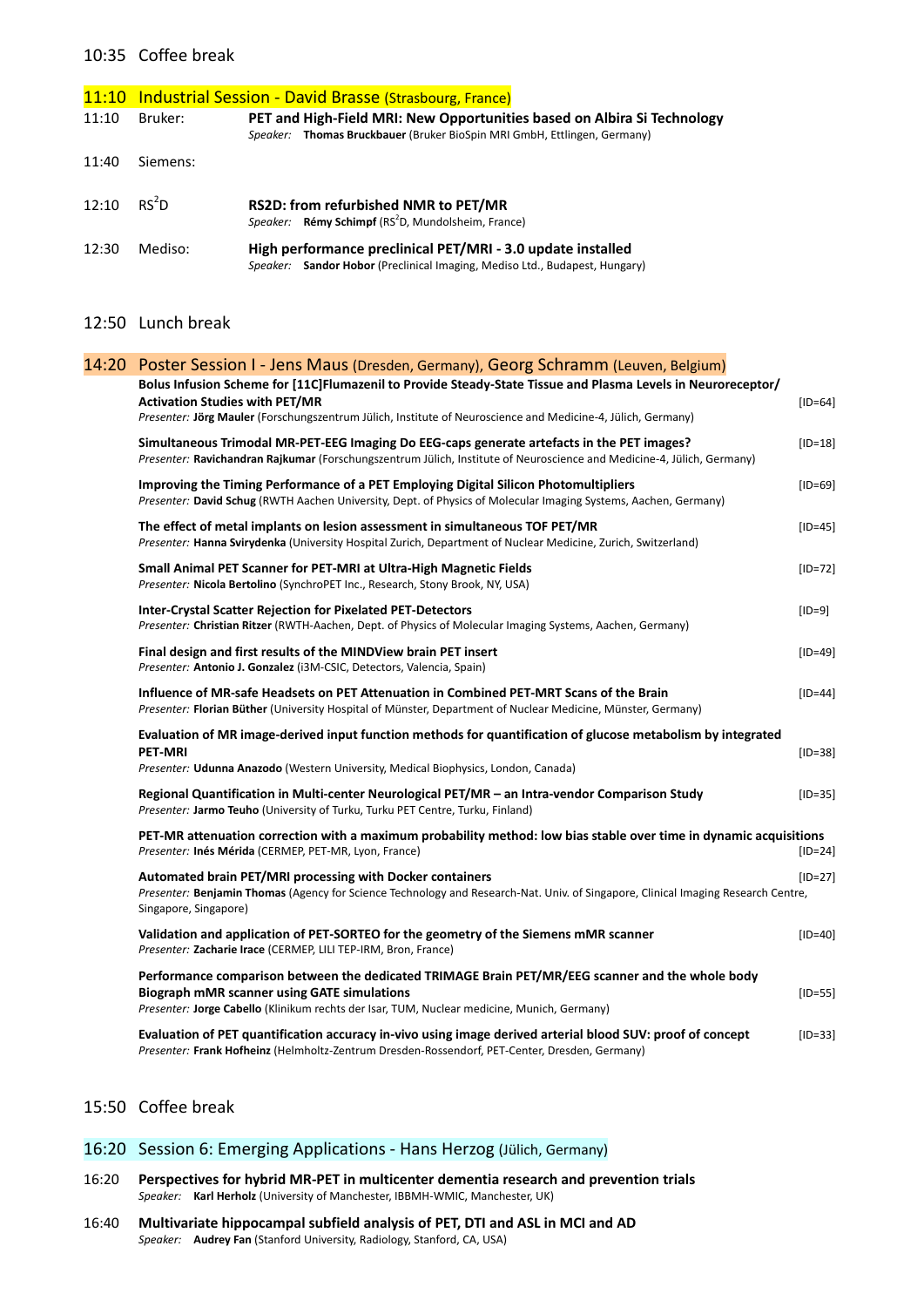- 17:00 **Simultaneous trimodal imaging approach using [11C]-Flumazenil for MR-PET-EEG: feasibility of set-up** *Speaker:* **Irene Neuner** (Forschungszentrum Jülich, Institute of Neuroscience and Medicine-4, Jülich, Germany)
- 17:20 **Altered Energetic Demand of Resting State Functional Connectivity in Frontotemporal Dementia** *Speaker:* **Esther Warnert** (Western University, Clinical Neurological Sciences, London, Canada)
- 17:40 **Simultaneous water content, electrical conductivity and susceptibility mapping in meningiomas on a 3T MR-PET scanner**

*Speaker:* **YuPeng Liao** (Forschungszentrum Jülich, Institute of Neuroscience and Medicine-4, Jülich, Germany)

18:00 **Hyperpolarized 13C-MRSI and PET (hyperPET) in an osteomyelitis pig model: a pilot study** *Speaker:* **Sofie Rahbek** (Rigshospitalet, Clinical Physiology, Nuclear Medicine and PET, Copenhagen, Denmark)

20:00 Conference Dinner

# *Wednesday, 25 May 2016*

### 09:00 Invited talk

**Challenges and Possibilities of Multinuclear MRI** *Speaker:* **Armin Nagel**, (Universitätsklinikum Erlangen, Radiologisches Institut, Erlangen, Germany)

#### 09:35 Session 7: Software II - Brian Hutton (London, UK)

09:35 **The use of a MR based respiratory motion model for optimal respiratory motion correction in PET/MR imaging**

*Speaker:* **Hadi Fayad** (LaTIM, INSERM UMR1101, Faculty of Medicine, UBO, Brest, France)

- 09:55 **Five-Dimensional Respiratory and Cardiac Motion Compensation for Simultaneous PET/MR** *Speaker:* **Christopher M. Rank** (German Cancer Research Center, Medical Physics in Radiology, Heidelberg, Germany)
- 10:15 **Attenuation Maps from LSO Background Activity for PET/MR** *Speaker:* **Christoph Lerche** (Forschungszentrum Jülich, Institute of Neuroscience and Medicine-4, Jülich, Germany)

## 10:35 Coffee break

|  | 11:00 Poster Session II - Florian Büther (Münster, Germany), Udunna Anazodo (London, Canada)                                                                                                                                                                                |           |  |  |
|--|-----------------------------------------------------------------------------------------------------------------------------------------------------------------------------------------------------------------------------------------------------------------------------|-----------|--|--|
|  | MRI-Based Motion Model for Correcting Physiological Motion in Dynamic PET/MRI Studies<br>Presenter Mirco Heß (University of Münster, European Institute for Molecular Imaging - EIMI, Münster, Germany)                                                                     | $[ID=22]$ |  |  |
|  | Preliminary results of a combined FET-PET and diffusion kurtosis imaging study of brain tumours<br>Presenter: Xiang Gao (Forschungszentrum Jülich, Institute of Neuroscience and Medicine-4, Jülich, Germany)                                                               | $[ID=62]$ |  |  |
|  | Exploration of the concept of biased agonism: a serotonin 5-HT1A PET-MR receptor study<br>Presenter: Nicolas Costes (CERMEP, MR-PET, Lyon, France)                                                                                                                          | $[ID=56]$ |  |  |
|  | Optimizing MR Angiography for Image-based Arterial Input Function Estimation in 150-H2O Study<br>Presenter: Audrey Fan (Stanford University, Radiology, Stanford, CA, USA)                                                                                                  | $[ID=70]$ |  |  |
|  | Local transceiver MRI coil with TOF-PET tomograph functionality<br>Presenter: Glowacz Bartosz (Jagiellonian University, Physics, Astronomy and Applied Computer Science, Krakow, Poland)                                                                                    | $[ID=7]$  |  |  |
|  | Characterisation of a SiPM based dual-layer detector with real time pixel identification capability<br>Presenter: Matteo Morrocchi (Università di Pisa, Dipartimento di Fisica, Pisa, Italy)                                                                                | $[ID=6]$  |  |  |
|  | Design and Characterization of a Frequency Selective RF Shield for PET Detector Modules in Hybrid MR/PET Imaging<br>Presenters: Arne Berneking (Forschungszentrum Jülich, INM-4, Jülich, Germany), Riccardo Trinchero (INFN, Sezione di Torino, Torino, Italy)<br>$[ID=11]$ |           |  |  |
|  | Development of an NMR probe to measure the eddy-current-induced magnetic field<br>Presenter: Nicolas Gross-Weege (RWTH Aachen University, Dept. of Physics of Molecular Imaging Systems, Aachen, Germany)                                                                   | $[ID=15]$ |  |  |
|  | Towards the realization of a SiPM-based preclinical SPECT/MR system<br>Presenter: Michele Occhipinti (Politecnico di Milano, DEIB, Milano, Italy)                                                                                                                           | $[ID=68]$ |  |  |
|  | Effect of Craniotomy on MR-based Attenuation Correction on PET/MRI Quantification in Glioblastoma<br>Presenter: Keum Sil Lee (Stanford University, Radiology, Stanford, CA, USA)                                                                                            | $[ID=30]$ |  |  |
|  | Multimodal study of brain tumours: non-Gaussian diffusion and FET-PET<br>Presenter: Ganna Blazhenets (Forschungszentrum Jülich, Institute of Neuroscience and Medicine-4, Jülich, Germany)                                                                                  | $[ID=28]$ |  |  |
|  | Imaging of Plants with MRI and the dedicated PET scanner phenoPET<br>Presenter: Matthias Streun (Forschungszentrum Juelich, Central Institute of Engineering, Electronics and Analytics-2, Juelich, Germany)                                                                | $[ID=1]$  |  |  |
|  | A Proposal for an Open Source Framework for Synergistic Image Reconstruction of PET-MR Data                                                                                                                                                                                 | $[ID=43]$ |  |  |

*Presenter:* **Kris Thielemans** (University College London, Institute of Nuclear Medicine, London, UK)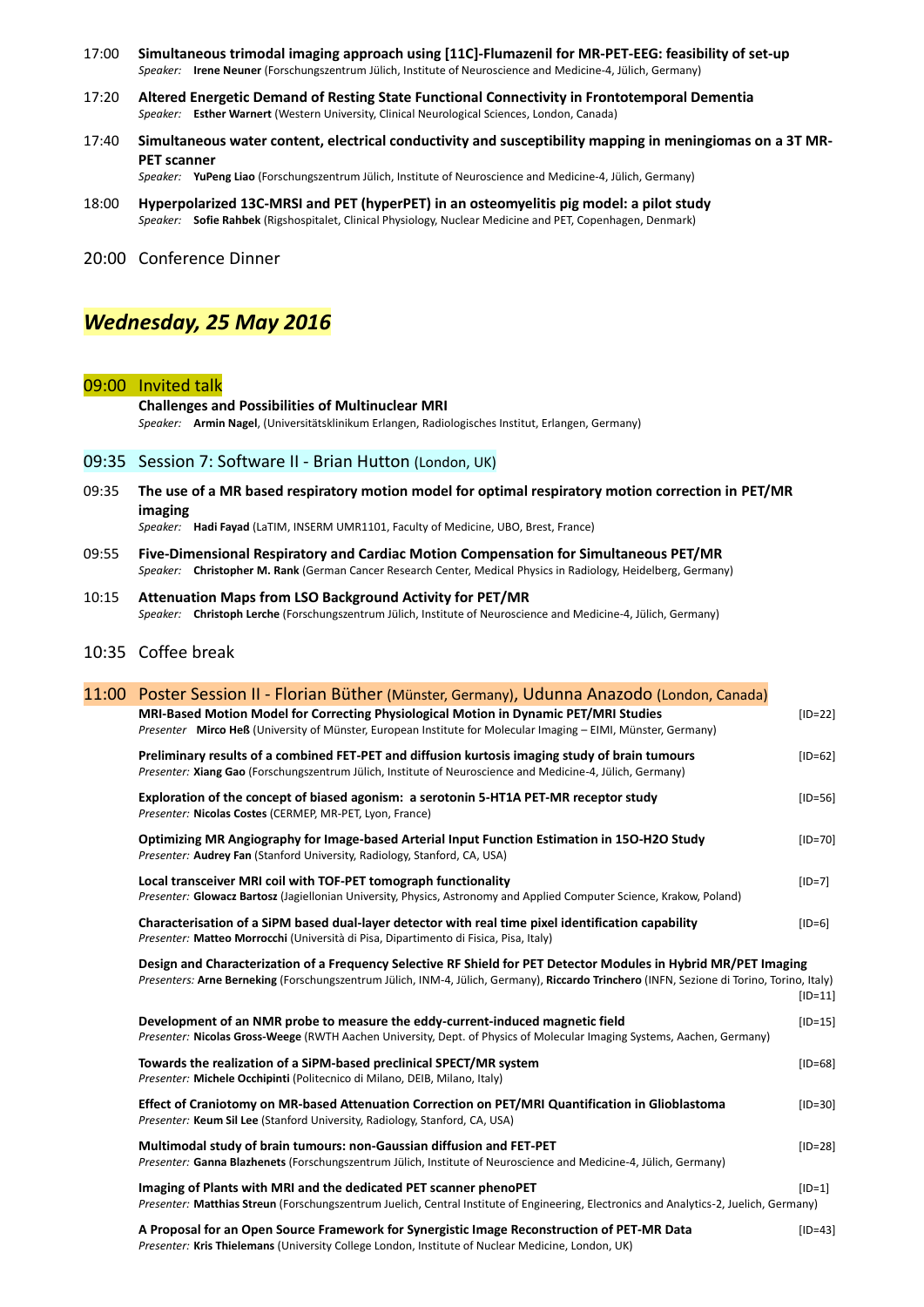|       | Effect of multiple tissue classes and continuous bone template in tissue probability-based attenuation correction<br>for brain PET/MR<br>Presenter: Jarmo Teuho (University of Turku, Turku PET Centre, Turku, Finland) | $[ID=29]$ |  |  |  |
|-------|-------------------------------------------------------------------------------------------------------------------------------------------------------------------------------------------------------------------------|-----------|--|--|--|
|       | Markerless Attenuation Correction for Flexible MRI RF Surface Coils in Hybrid PET/MRI<br>Presenter: Lynn Johann Frohwein (University of Muenster, European Institute for Molecular Imaging, Muenster, Germany)          | $[ID=25]$ |  |  |  |
|       | <b>Respiratory-Gated Motion Compensation in clinical PET/MR</b><br>Presenter: Jens Maus (Helmholtz-Zentrum Dresden-Rossendorf, Institute of Radiopharmaceutical Cancer Research, Dresden, Germany)                      | $[ID=8]$  |  |  |  |
|       | 12:30 Lunch break                                                                                                                                                                                                       |           |  |  |  |
| 14:00 | Session 8: COST action TD1401-FAST - WG5                                                                                                                                                                                |           |  |  |  |
|       | Time-of-Flight PET - Etiennette Auffray Hillemanns (CERN, Genève, Switzerland)                                                                                                                                          |           |  |  |  |
| 14:00 | SensL J-Series SiPM for High-Performance Timing<br>Speaker: John Murphy (SensL, Sales, Cork, Ireland)                                                                                                                   |           |  |  |  |
| 14:20 | Development of DOI-TOF-PET Detectors for Brain PET/MR Imaging<br>Speaker: Tianpeng Xu (Tsinghua University, Department of Engineering Physics, Beijing, China)                                                          |           |  |  |  |
| 14:40 | Time efficient scatter correction in Time-Of-Flight PET image reconstruction<br>Speaker: Pavel Nikulin (Helmholtz-Zentrum Dresden-Rossendorf, Institute of Radiopharmaceutical Cancer Research, Dresden, Germany)       |           |  |  |  |
| 15:00 | An EM-Algorithm for TOF-PET to Reconstruct the Activity and Attenuation Simultaneously<br>Speaker: Salvo Koen (VUB, Nuclear Medicine, Brussels, Belgium)                                                                |           |  |  |  |
| 15:20 | The COST action TD1401 - FAST: An overview<br>Speaker: Pedro Almeida (Faculty of Science, University of Lisbon, Lisbon, Portugal)                                                                                       |           |  |  |  |
| 15:32 | Advanced Time-of-Flight (ToF) PET scintillation photon detectors compatible with MR systems<br>Speaker: Karl Ziemons (Aachen University of Applied Sciences, Medical Technology and Technomathematics, Jülich, Germany) |           |  |  |  |
|       | 15:45 Coffee break                                                                                                                                                                                                      |           |  |  |  |

## 16:10 Session 9: Applications II, Chairperson: Karl Herholz

- 16:10 **Correlative imaging of FET PET, MRI and post mortem histology in progressive glioblastoma - a case report** *Speaker:* **Philipp Lohmann** (Forschungszentrum Jülich, Institute of Neuroscience and Medicine-4, Jülich, Germany)
- 16:30 **Application of the MR-AC method RESOLUTE to oncology patients with skull surgery** *Speaker:* **Claes Ladefoged** (Rigshospitalet, Clinical Physiology, Nuclear Medicine, and PET, Copenhagen, Denmark)
- 16:50 **Voxel-Wise Correlation of [18F]Fluorocholine, CSI, and ADC in Localized Prostate Cancer** *Speaker:* **Reggie Taylor** (Lawson Health Research Institute, Imaging Program, London, Canada)
- 17:10 **Integrated Positron Emission Tomography/ Magnetic Resonance Imaging in the Treatment of Head and Neck Cancer: Preliminary Results** *Speaker:* **Benjamin Thomas** (A\*Star-NUS Clinical Imaging Research Centre, Diagnostic Radiology, Singapore, Singapore)
- 17:30 Closing Session, N. Jon Shah, Alberto Del Guerra, George Loudos
- 18:00 End of the Conference

# **This event is under the auspices of the EANM**



**This event is under the technical co-sponsorship with IEEE**